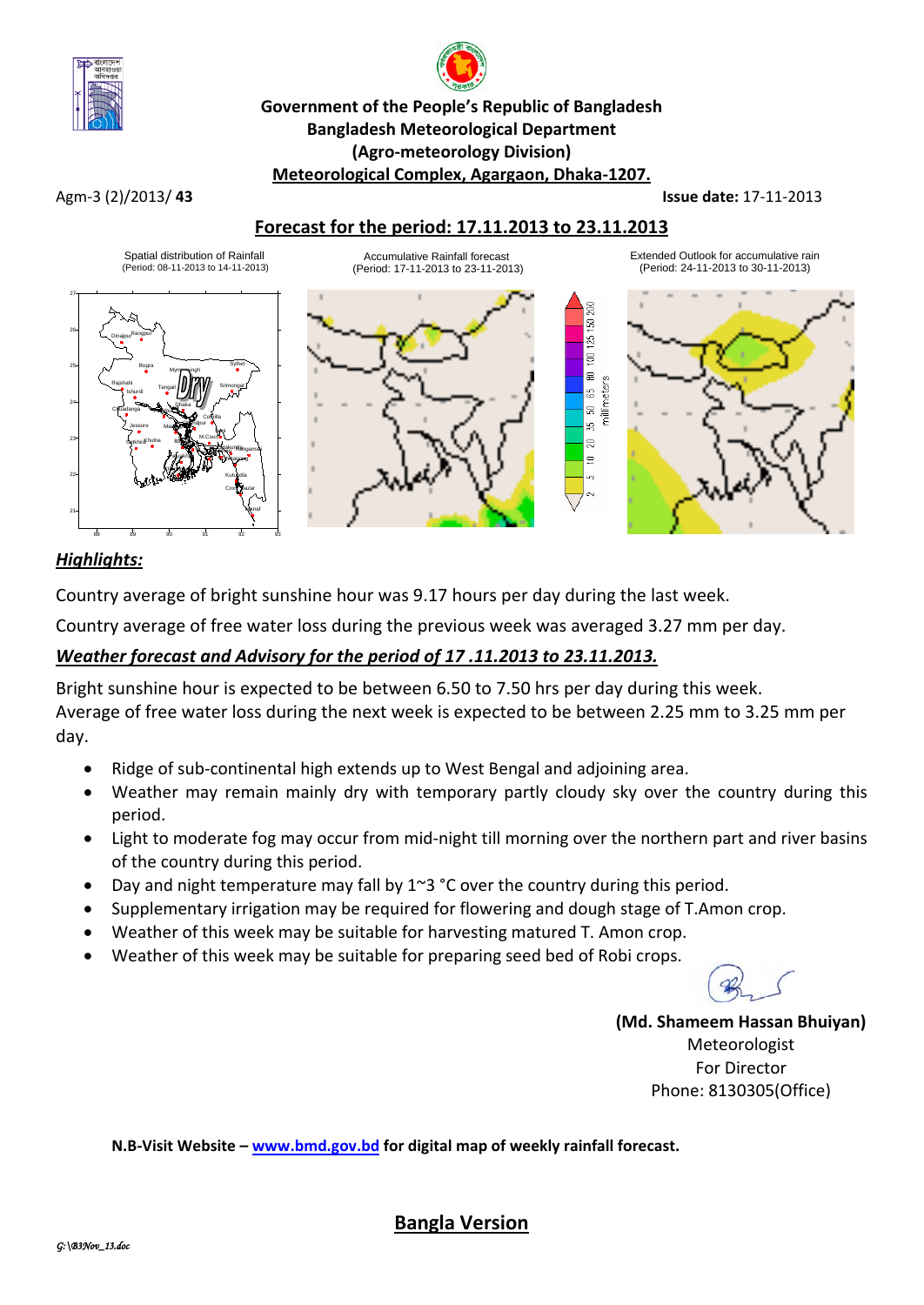## পূর্বাভাস, সময়: ১৭-১১-২০১৩ থেকে ২৩-১১-২০১৩

Spatial distribution of Rainfall (Period: 08-11-2013 to 14-11-2013)

Accumulative Rainfall forecast (Period: 17-11-2013 to 23-11-2013)







150 200  $125 \overline{5}$  $\mathbbmss{S}$ 

65  $\mathbb S$ g  $\mathbb{S}$  $\equiv$ 



## প্ৰধান বৈশিষ্ট্য সমূহঃ-

গত সপ্তাহে দেশের দৈনিক উজ্জুল সূর্যকিরণ কালের গড় ৯.১৭ ঘন্টা ছিল । গত সপ্তাহে দেশের দৈনিক বাষ্পীভবনের গড ৩.২৭ মিঃ মিঃ ছিল।

#### আবহাওয়া পুর্বাভাসঃ-১৭-১১-২০১৩ থেকে ২৩-১১-২০১৩ ইং পর্যন্ত।

এ সপ্তাহে দৈনিক উজ্জল সূর্য কিরণ কাল ৬.৫০ থেকে ৭.৫০ ঘন্টার মধ্যে থাকতে পারে ।

আগামী সপ্তাহের বাষ্পীভবনের দৈনিক গড় মান ২.২৫ মিঃমিঃ থেকে ৩.২৫ মিঃমিঃ থাকতে পারে।

- উপমহাদেশীয় উচ্চচাপ বলয়ের বর্ধিতাংশটি পশ্চিমবঙ্গ এবং তৎসংলগ্ন এলাকা পর্যন্ত বিস্তৃত।
- এ সময়ে আকাশ অস্থায়ীভাবে আংশিক মেঘলাসহ সারাদেশের আবহাওয়া প্রধানতঃ শুষ্ক থাকতে পারে।
- এ সমেয়ে দেশের উত্তরাঞ্চল ও নদী অববাহিকায় মধ্যরাত থেকে সকাল পর্যন্ত হালকা থেকে মাঝারি ধরনের কয়াশা পডতে পারে।
- এ সময়ে দিন ও রাতের তাপমাত্রা প্রায় ১~৩° সে.হ্রাস পেতে পারে ।
- এ সময়ে রোপা আমন (ফ্লাওয়ারিং এবং ডো ধাপের) ফসলে সম্পুরক সেচের প্রয়োজন হতে পারে।
- এসময়ের আবহাওয় রোপা আমন ধান কর্তনের উপযোগী থাকতে পারে।
- এ সময়ের আবহাওয়া রবি শসোর বীজতলা প্রস্কৃতের উপযোগী থাকতে পারে।

(মোঃ শামীম হাসান ভূইয়া) আবহাওয়াবিদ পরিচালকের পক্ষে ফোনঃ ৮১৩০৩০৫(দপ্তর)

বিঃ দ্রঃ- পূর্বাভাসের ডিজিটাল map দেখতে visit করুন- www.bmd.gov.bd